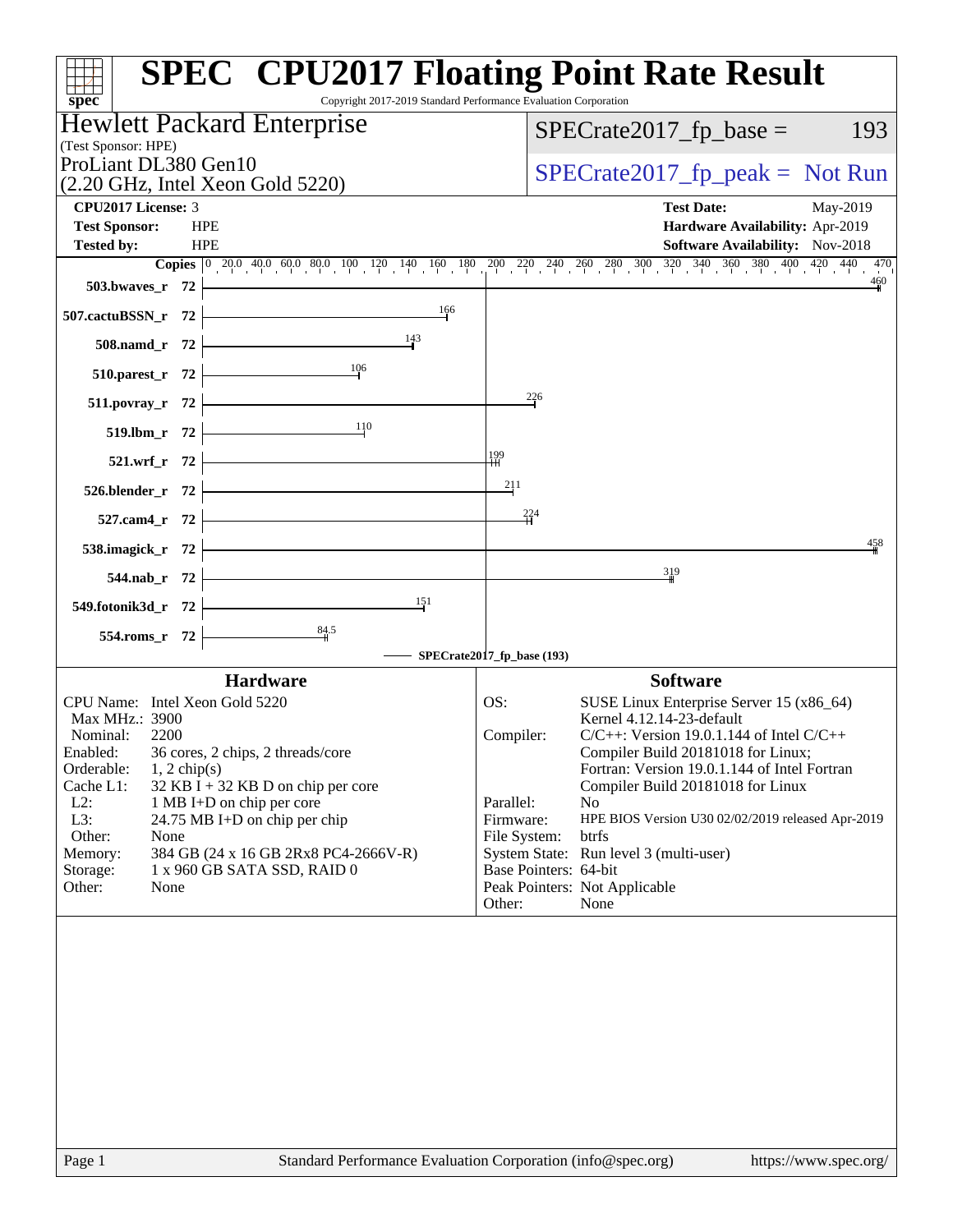Copyright 2017-2019 Standard Performance Evaluation Corporation

#### Hewlett Packard Enterprise

(Test Sponsor: HPE)

(2.20 GHz, Intel Xeon Gold 5220)

 $SPECTate2017<sub>fr</sub> base = 193$ 

## ProLiant DL380 Gen10  $SPECrate2017$ \_fp\_peak = Not Run

**[CPU2017 License:](http://www.spec.org/auto/cpu2017/Docs/result-fields.html#CPU2017License)** 3 **[Test Date:](http://www.spec.org/auto/cpu2017/Docs/result-fields.html#TestDate)** May-2019 **[Test Sponsor:](http://www.spec.org/auto/cpu2017/Docs/result-fields.html#TestSponsor)** HPE **[Hardware Availability:](http://www.spec.org/auto/cpu2017/Docs/result-fields.html#HardwareAvailability)** Apr-2019 **[Tested by:](http://www.spec.org/auto/cpu2017/Docs/result-fields.html#Testedby)** HPE **[Software Availability:](http://www.spec.org/auto/cpu2017/Docs/result-fields.html#SoftwareAvailability)** Nov-2018

#### **[Results Table](http://www.spec.org/auto/cpu2017/Docs/result-fields.html#ResultsTable)**

|                           | <b>Base</b>    |                |              |                 |            | <b>Peak</b>    |                                                                                                                 |               |                |              |                |              |                |              |
|---------------------------|----------------|----------------|--------------|-----------------|------------|----------------|-----------------------------------------------------------------------------------------------------------------|---------------|----------------|--------------|----------------|--------------|----------------|--------------|
| <b>Benchmark</b>          | <b>Copies</b>  | <b>Seconds</b> | <b>Ratio</b> | <b>Seconds</b>  | Ratio      | <b>Seconds</b> | Ratio                                                                                                           | <b>Copies</b> | <b>Seconds</b> | <b>Ratio</b> | <b>Seconds</b> | <b>Ratio</b> | <b>Seconds</b> | <b>Ratio</b> |
| 503.bwaves_r              | 72             | 1565           | 461          | 1571            | 460        | 1568           | 460                                                                                                             |               |                |              |                |              |                |              |
| 507.cactuBSSN r           | 72             | 547            | 167          | 550             | 166        | 548            | 166                                                                                                             |               |                |              |                |              |                |              |
| 508.namd_r                | 72             | 477            | 143          | 480             | 142        | 477            | 143                                                                                                             |               |                |              |                |              |                |              |
| 510.parest_r              | 72             | 1768           | 107          | 1775            | 106        | 1777           | 106                                                                                                             |               |                |              |                |              |                |              |
| 511.povray_r              | 72             | 743            | 226          | 745             | 226        | 744            | 226                                                                                                             |               |                |              |                |              |                |              |
| $519$ .lbm $r$            | 72             | 691            | 110          | 691             | 110        | 691            | <b>110</b>                                                                                                      |               |                |              |                |              |                |              |
| $521$ .wrf r              | 72             | 820            | 197          | 809             | <u>199</u> | 800            | 202                                                                                                             |               |                |              |                |              |                |              |
| 526.blender r             | 72             | 519            | 211          | 519             | 211        | 519            | 211                                                                                                             |               |                |              |                |              |                |              |
| $527$ .cam $4r$           | 72             | 571            | 221          | 561             | 224        | 563            | 224                                                                                                             |               |                |              |                |              |                |              |
| 538.imagick_r             | 72             | 390            | 459          | 392             | 457        | 391            | 458                                                                                                             |               |                |              |                |              |                |              |
| $544$ .nab r              | 72             | 381            | 318          | 379             | 319        | 379            | 320                                                                                                             |               |                |              |                |              |                |              |
| 549.fotonik3d r           | 72             | 1867           | 150          | 1861            | 151        | 1864           | 151                                                                                                             |               |                |              |                |              |                |              |
| $554$ .roms_r             | 72             | 1353           | 84.5         | 1352            | 84.6       | 1373           | 83.3                                                                                                            |               |                |              |                |              |                |              |
| $SPECrate2017$ fp base =  |                |                |              | 193             |            |                |                                                                                                                 |               |                |              |                |              |                |              |
| $SPECrate2017_fp\_peak =$ | <b>Not Run</b> |                |              |                 |            |                |                                                                                                                 |               |                |              |                |              |                |              |
| $\mathbf{r}$ 1.           | $\mathbf{r}$ . | .              |              | T <sub>11</sub> |            |                | the contract of the contract of the contract of the contract of the contract of the contract of the contract of |               | $\mathbf{H}$   |              |                |              |                |              |

Results appear in the [order in which they were run.](http://www.spec.org/auto/cpu2017/Docs/result-fields.html#RunOrder) Bold underlined text [indicates a median measurement.](http://www.spec.org/auto/cpu2017/Docs/result-fields.html#Median)

#### **[Submit Notes](http://www.spec.org/auto/cpu2017/Docs/result-fields.html#SubmitNotes)**

 The numactl mechanism was used to bind copies to processors. The config file option 'submit' was used to generate numactl commands to bind each copy to a specific processor. For details, please see the config file.

### **[Operating System Notes](http://www.spec.org/auto/cpu2017/Docs/result-fields.html#OperatingSystemNotes)**

 Stack size set to unlimited using "ulimit -s unlimited" Transparent Huge Pages enabled by default Prior to runcpu invocation Filesystem page cache synced and cleared with: sync; echo 3 > /proc/sys/vm/drop\_caches runcpu command invoked through numactl i.e.: numactl --interleave=all runcpu <etc>

### **[General Notes](http://www.spec.org/auto/cpu2017/Docs/result-fields.html#GeneralNotes)**

Environment variables set by runcpu before the start of the run: LD\_LIBRARY\_PATH = "/home/cpu2017/lib/ia32:/home/cpu2017/lib/intel64"

 Binaries compiled on a system with 1x Intel Core i9-7900X CPU + 32GB RAM memory using Redhat Enterprise Linux 7.5 NA: The test sponsor attests, as of date of publication, that CVE-2017-5754 (Meltdown) is mitigated in the system as tested and documented.

**(Continued on next page)**

| Page 2 | Standard Performance Evaluation Corporation (info@spec.org) | https://www.spec.org/ |
|--------|-------------------------------------------------------------|-----------------------|
|--------|-------------------------------------------------------------|-----------------------|

**[spec](http://www.spec.org/)**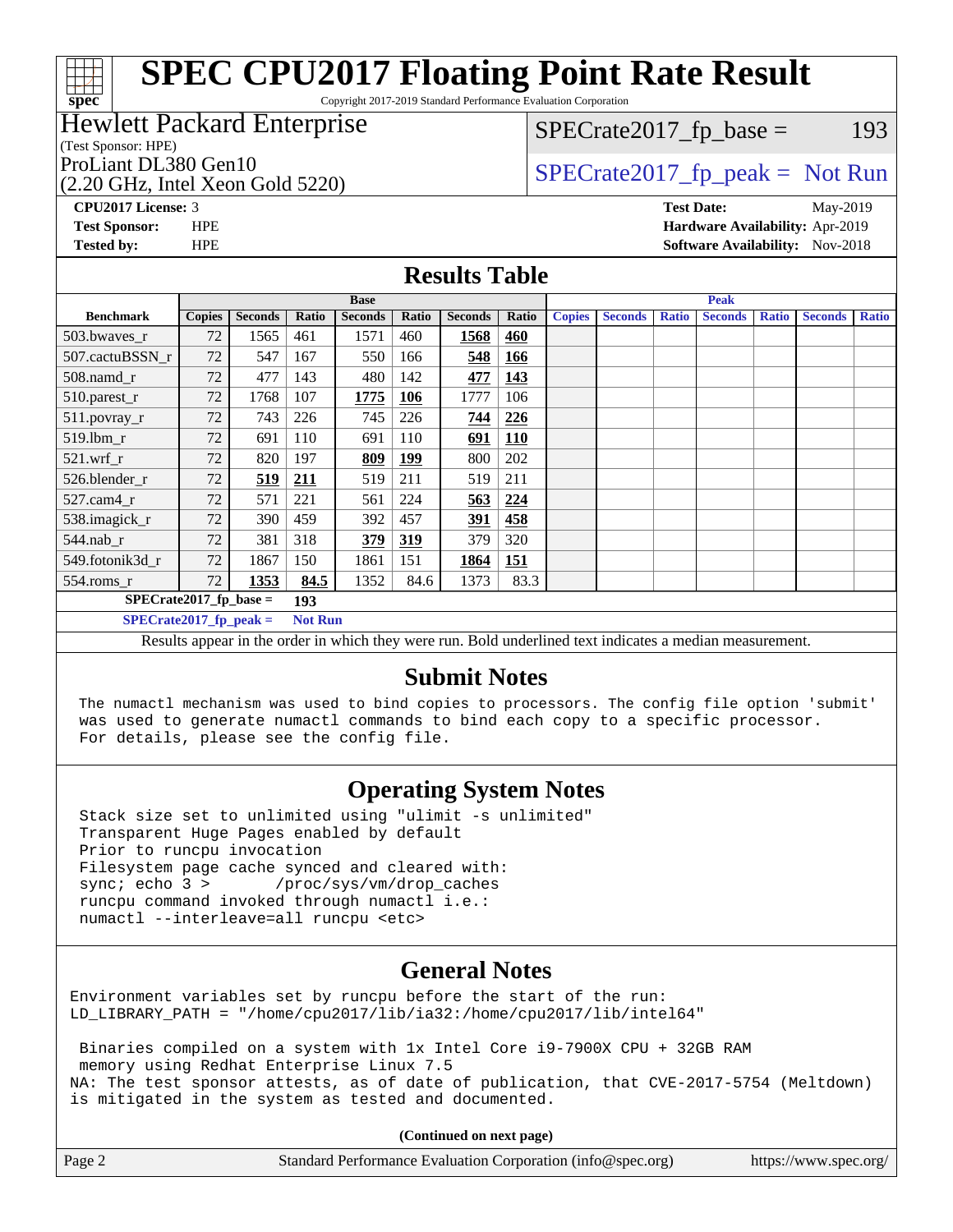Copyright 2017-2019 Standard Performance Evaluation Corporation

#### Hewlett Packard Enterprise

 $SPECTate2017<sub>fr</sub> base = 193$ 

#### (Test Sponsor: HPE)

(2.20 GHz, Intel Xeon Gold 5220)

ProLiant DL380 Gen10  $SPECTA 5220$   $SPECTA 5220$ 

**[spec](http://www.spec.org/)**<sup>®</sup>

**[Tested by:](http://www.spec.org/auto/cpu2017/Docs/result-fields.html#Testedby)** HPE **[Software Availability:](http://www.spec.org/auto/cpu2017/Docs/result-fields.html#SoftwareAvailability)** Nov-2018

**[CPU2017 License:](http://www.spec.org/auto/cpu2017/Docs/result-fields.html#CPU2017License)** 3 **[Test Date:](http://www.spec.org/auto/cpu2017/Docs/result-fields.html#TestDate)** May-2019 **[Test Sponsor:](http://www.spec.org/auto/cpu2017/Docs/result-fields.html#TestSponsor)** HPE **[Hardware Availability:](http://www.spec.org/auto/cpu2017/Docs/result-fields.html#HardwareAvailability)** Apr-2019

#### **[General Notes \(Continued\)](http://www.spec.org/auto/cpu2017/Docs/result-fields.html#GeneralNotes)**

Yes: The test sponsor attests, as of date of publication, that CVE-2017-5753 (Spectre variant 1) is mitigated in the system as tested and documented. Yes: The test sponsor attests, as of date of publication, that CVE-2017-5715 (Spectre variant 2) is mitigated in the system as tested and documented.

#### **[Platform Notes](http://www.spec.org/auto/cpu2017/Docs/result-fields.html#PlatformNotes)**

Page 3 Standard Performance Evaluation Corporation [\(info@spec.org\)](mailto:info@spec.org) <https://www.spec.org/> BIOS Configuration: Thermal Configuration set to Maximum Cooling Memory Patrol Scrubbing set to Disabled LLC Prefetch set to Enabled LLC Dead Line Allocation set to Disabled Enhanced Processor Performance set to Enabled Workload Profile set to General Throughput Compute Workload Profile set to Custom Energy/Performance Bias set to Balanced Performance Sysinfo program /home/cpu2017/bin/sysinfo Rev: r5974 of 2018-05-19 9bcde8f2999c33d61f64985e45859ea9 running on dl380-clx-sles15 Tue May 21 09:48:01 2019 SUT (System Under Test) info as seen by some common utilities. For more information on this section, see <https://www.spec.org/cpu2017/Docs/config.html#sysinfo> From /proc/cpuinfo model name : Intel(R) Xeon(R) Gold 5220 CPU @ 2.20GHz 2 "physical id"s (chips) 72 "processors" cores, siblings (Caution: counting these is hw and system dependent. The following excerpts from /proc/cpuinfo might not be reliable. Use with caution.) cpu cores : 18 siblings : 36 physical 0: cores 0 1 2 3 8 9 10 11 16 17 18 19 20 24 25 26 27 physical 1: cores 0 1 2 3 8 9 10 11 16 17 18 19 20 24 25 26 27 From lscpu: Architecture: x86\_64 CPU op-mode(s): 32-bit, 64-bit Byte Order: Little Endian  $CPU(s):$  72 On-line CPU(s) list: 0-71 Thread(s) per core: 2 Core(s) per socket: 18 Socket(s): 2 NUMA node(s): 4 Vendor ID: GenuineIntel **(Continued on next page)**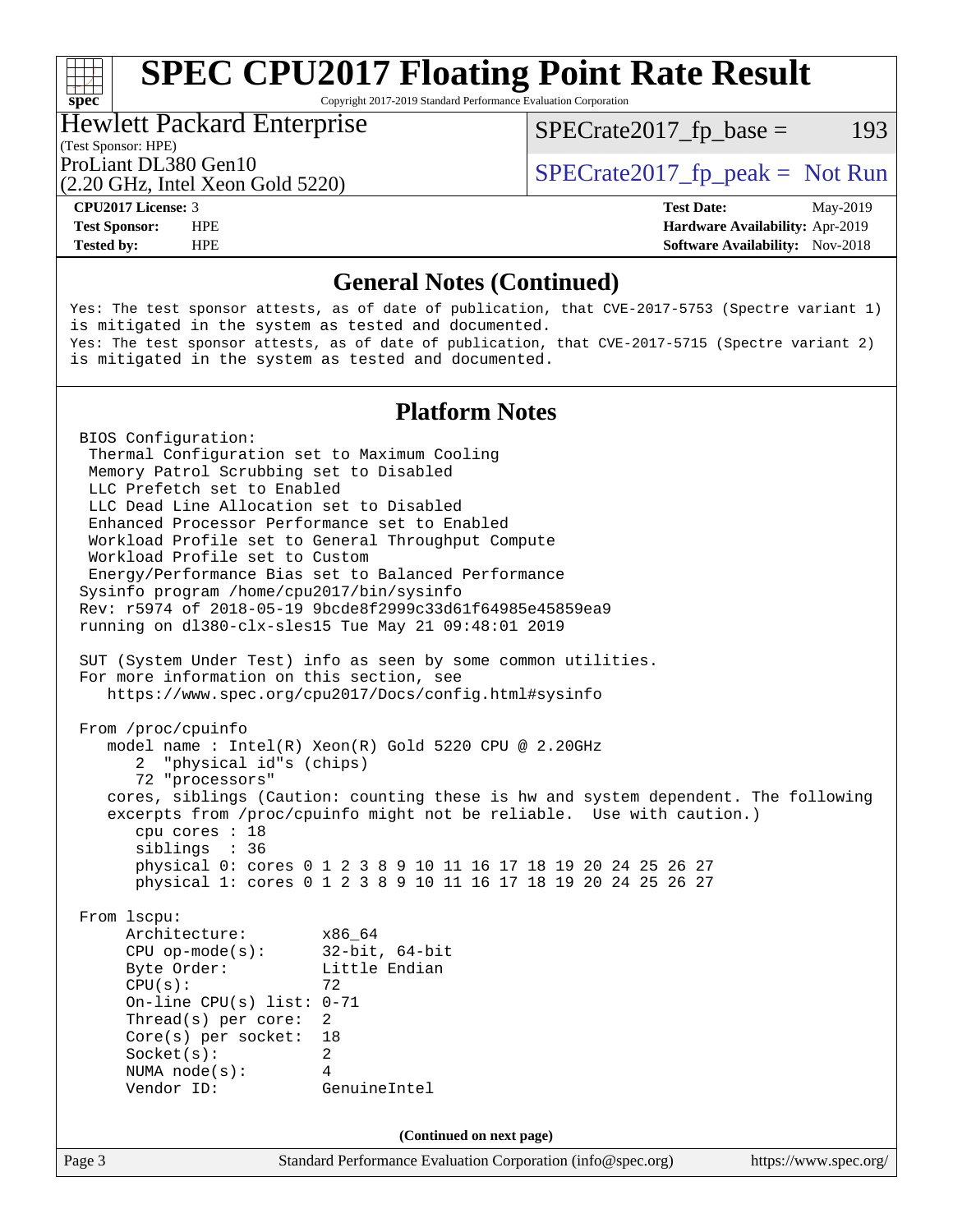Copyright 2017-2019 Standard Performance Evaluation Corporation

### Hewlett Packard Enterprise

(2.20 GHz, Intel Xeon Gold 5220)

 $SPECrate2017_fp\_base = 193$ 

(Test Sponsor: HPE)

ProLiant DL380 Gen10<br>  $(2.20 \text{ GHz})$  Intel Xeon Gold 5220)

**[spec](http://www.spec.org/)**

 $\pm$ 

**[CPU2017 License:](http://www.spec.org/auto/cpu2017/Docs/result-fields.html#CPU2017License)** 3 **[Test Date:](http://www.spec.org/auto/cpu2017/Docs/result-fields.html#TestDate)** May-2019 **[Test Sponsor:](http://www.spec.org/auto/cpu2017/Docs/result-fields.html#TestSponsor)** HPE **[Hardware Availability:](http://www.spec.org/auto/cpu2017/Docs/result-fields.html#HardwareAvailability)** Apr-2019 **[Tested by:](http://www.spec.org/auto/cpu2017/Docs/result-fields.html#Testedby)** HPE **HPE [Software Availability:](http://www.spec.org/auto/cpu2017/Docs/result-fields.html#SoftwareAvailability)** Nov-2018

#### **[Platform Notes \(Continued\)](http://www.spec.org/auto/cpu2017/Docs/result-fields.html#PlatformNotes)**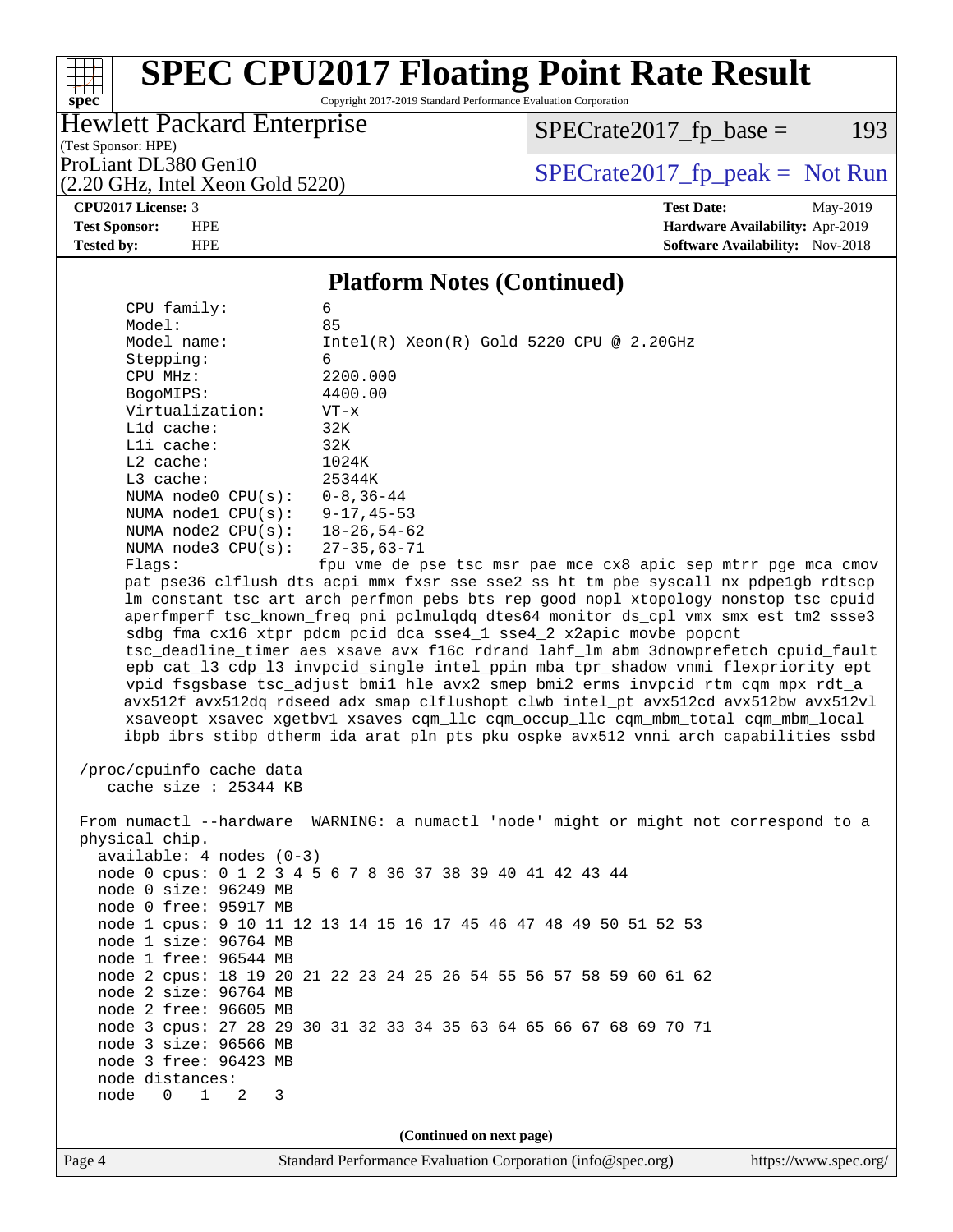| <b>Hewlett Packard Enterprise</b><br>$SPECrate2017_fp\_base =$<br>193<br>(Test Sponsor: HPE)<br>ProLiant DL380 Gen10<br>$SPECrate2017fr peak = Not Run$<br>$(2.20 \text{ GHz}, \text{Intel Xeon Gold } 5220)$<br>CPU2017 License: 3<br><b>Test Date:</b><br>May-2019<br><b>Test Sponsor:</b><br><b>HPE</b><br>Hardware Availability: Apr-2019<br><b>HPE</b><br>Software Availability: Nov-2018<br><b>Tested by:</b><br><b>Platform Notes (Continued)</b><br>31<br>0 :<br>10<br>21<br>31<br>1:<br>21<br>10<br>31<br>31<br>2:<br>31<br>31<br>10<br>- 21<br>3:<br>31<br>31<br>21<br>10<br>From /proc/meminfo<br>MemTotal:<br>395617224 kB<br>0<br>HugePages_Total:<br>Hugepagesize:<br>2048 kB<br>From /etc/*release* /etc/*version*<br>os-release:<br>NAME="SLES"<br>VERSION="15"<br>VERSION_ID="15"<br>PRETTY_NAME="SUSE Linux Enterprise Server 15"<br>ID="sles"<br>ID LIKE="suse"<br>$ANSI$ _COLOR="0;32"<br>CPE_NAME="cpe:/o:suse:sles:15"<br>uname $-a$ :<br>Linux dl380-clx-sles15 4.12.14-23-default #1 SMP Tue May 29 21:04:44 UTC 2018<br>(cd0437b) x86_64 x86_64 x86_64 GNU/Linux<br>Kernel self-reported vulnerability status:<br>$CVE-2017-5754$ (Meltdown):<br>Not affected<br>CVE-2017-5753 (Spectre variant 1): Mitigation: __user pointer sanitization<br>CVE-2017-5715 (Spectre variant 2): Mitigation: Indirect Branch Restricted Speculation,<br>IBPB, IBRS_FW<br>run-level 3 May 21 09:46<br>SPEC is set to: /home/cpu2017<br>Filesystem<br>Type<br>Size Used Avail Use% Mounted on<br>btrfs 407G<br>/dev/sda3<br>83G 324G 21% / home<br>Additional information from dmidecode follows. WARNING: Use caution when you interpret<br>this section. The 'dmidecode' program reads system data which is "intended to allow<br>hardware to be accurately determined", but the intent may not be met, as there are<br>frequent changes to hardware, firmware, and the "DMTF SMBIOS" standard.<br>BIOS HPE U30 02/02/2019<br>Memory:<br>1x HPE 840756-091 16 GB 2 rank 2666<br>23x UNKNOWN NOT AVAILABLE 16 GB 2 rank 2666<br>(Continued on next page)<br>Standard Performance Evaluation Corporation (info@spec.org)<br>https://www.spec.org/<br>Page 5 | <b>SPEC CPU2017 Floating Point Rate Result</b><br>Copyright 2017-2019 Standard Performance Evaluation Corporation<br>$spec^*$ |  |
|---------------------------------------------------------------------------------------------------------------------------------------------------------------------------------------------------------------------------------------------------------------------------------------------------------------------------------------------------------------------------------------------------------------------------------------------------------------------------------------------------------------------------------------------------------------------------------------------------------------------------------------------------------------------------------------------------------------------------------------------------------------------------------------------------------------------------------------------------------------------------------------------------------------------------------------------------------------------------------------------------------------------------------------------------------------------------------------------------------------------------------------------------------------------------------------------------------------------------------------------------------------------------------------------------------------------------------------------------------------------------------------------------------------------------------------------------------------------------------------------------------------------------------------------------------------------------------------------------------------------------------------------------------------------------------------------------------------------------------------------------------------------------------------------------------------------------------------------------------------------------------------------------------------------------------------------------------------------------------------------------------------------------------------------------------------------------------------------------------------------------------------------------------------------|-------------------------------------------------------------------------------------------------------------------------------|--|
|                                                                                                                                                                                                                                                                                                                                                                                                                                                                                                                                                                                                                                                                                                                                                                                                                                                                                                                                                                                                                                                                                                                                                                                                                                                                                                                                                                                                                                                                                                                                                                                                                                                                                                                                                                                                                                                                                                                                                                                                                                                                                                                                                                     |                                                                                                                               |  |
|                                                                                                                                                                                                                                                                                                                                                                                                                                                                                                                                                                                                                                                                                                                                                                                                                                                                                                                                                                                                                                                                                                                                                                                                                                                                                                                                                                                                                                                                                                                                                                                                                                                                                                                                                                                                                                                                                                                                                                                                                                                                                                                                                                     |                                                                                                                               |  |
|                                                                                                                                                                                                                                                                                                                                                                                                                                                                                                                                                                                                                                                                                                                                                                                                                                                                                                                                                                                                                                                                                                                                                                                                                                                                                                                                                                                                                                                                                                                                                                                                                                                                                                                                                                                                                                                                                                                                                                                                                                                                                                                                                                     |                                                                                                                               |  |
|                                                                                                                                                                                                                                                                                                                                                                                                                                                                                                                                                                                                                                                                                                                                                                                                                                                                                                                                                                                                                                                                                                                                                                                                                                                                                                                                                                                                                                                                                                                                                                                                                                                                                                                                                                                                                                                                                                                                                                                                                                                                                                                                                                     |                                                                                                                               |  |
|                                                                                                                                                                                                                                                                                                                                                                                                                                                                                                                                                                                                                                                                                                                                                                                                                                                                                                                                                                                                                                                                                                                                                                                                                                                                                                                                                                                                                                                                                                                                                                                                                                                                                                                                                                                                                                                                                                                                                                                                                                                                                                                                                                     |                                                                                                                               |  |
|                                                                                                                                                                                                                                                                                                                                                                                                                                                                                                                                                                                                                                                                                                                                                                                                                                                                                                                                                                                                                                                                                                                                                                                                                                                                                                                                                                                                                                                                                                                                                                                                                                                                                                                                                                                                                                                                                                                                                                                                                                                                                                                                                                     |                                                                                                                               |  |
|                                                                                                                                                                                                                                                                                                                                                                                                                                                                                                                                                                                                                                                                                                                                                                                                                                                                                                                                                                                                                                                                                                                                                                                                                                                                                                                                                                                                                                                                                                                                                                                                                                                                                                                                                                                                                                                                                                                                                                                                                                                                                                                                                                     |                                                                                                                               |  |
|                                                                                                                                                                                                                                                                                                                                                                                                                                                                                                                                                                                                                                                                                                                                                                                                                                                                                                                                                                                                                                                                                                                                                                                                                                                                                                                                                                                                                                                                                                                                                                                                                                                                                                                                                                                                                                                                                                                                                                                                                                                                                                                                                                     |                                                                                                                               |  |
|                                                                                                                                                                                                                                                                                                                                                                                                                                                                                                                                                                                                                                                                                                                                                                                                                                                                                                                                                                                                                                                                                                                                                                                                                                                                                                                                                                                                                                                                                                                                                                                                                                                                                                                                                                                                                                                                                                                                                                                                                                                                                                                                                                     |                                                                                                                               |  |
|                                                                                                                                                                                                                                                                                                                                                                                                                                                                                                                                                                                                                                                                                                                                                                                                                                                                                                                                                                                                                                                                                                                                                                                                                                                                                                                                                                                                                                                                                                                                                                                                                                                                                                                                                                                                                                                                                                                                                                                                                                                                                                                                                                     |                                                                                                                               |  |
|                                                                                                                                                                                                                                                                                                                                                                                                                                                                                                                                                                                                                                                                                                                                                                                                                                                                                                                                                                                                                                                                                                                                                                                                                                                                                                                                                                                                                                                                                                                                                                                                                                                                                                                                                                                                                                                                                                                                                                                                                                                                                                                                                                     |                                                                                                                               |  |
|                                                                                                                                                                                                                                                                                                                                                                                                                                                                                                                                                                                                                                                                                                                                                                                                                                                                                                                                                                                                                                                                                                                                                                                                                                                                                                                                                                                                                                                                                                                                                                                                                                                                                                                                                                                                                                                                                                                                                                                                                                                                                                                                                                     |                                                                                                                               |  |
|                                                                                                                                                                                                                                                                                                                                                                                                                                                                                                                                                                                                                                                                                                                                                                                                                                                                                                                                                                                                                                                                                                                                                                                                                                                                                                                                                                                                                                                                                                                                                                                                                                                                                                                                                                                                                                                                                                                                                                                                                                                                                                                                                                     |                                                                                                                               |  |
|                                                                                                                                                                                                                                                                                                                                                                                                                                                                                                                                                                                                                                                                                                                                                                                                                                                                                                                                                                                                                                                                                                                                                                                                                                                                                                                                                                                                                                                                                                                                                                                                                                                                                                                                                                                                                                                                                                                                                                                                                                                                                                                                                                     |                                                                                                                               |  |
|                                                                                                                                                                                                                                                                                                                                                                                                                                                                                                                                                                                                                                                                                                                                                                                                                                                                                                                                                                                                                                                                                                                                                                                                                                                                                                                                                                                                                                                                                                                                                                                                                                                                                                                                                                                                                                                                                                                                                                                                                                                                                                                                                                     |                                                                                                                               |  |
|                                                                                                                                                                                                                                                                                                                                                                                                                                                                                                                                                                                                                                                                                                                                                                                                                                                                                                                                                                                                                                                                                                                                                                                                                                                                                                                                                                                                                                                                                                                                                                                                                                                                                                                                                                                                                                                                                                                                                                                                                                                                                                                                                                     |                                                                                                                               |  |
|                                                                                                                                                                                                                                                                                                                                                                                                                                                                                                                                                                                                                                                                                                                                                                                                                                                                                                                                                                                                                                                                                                                                                                                                                                                                                                                                                                                                                                                                                                                                                                                                                                                                                                                                                                                                                                                                                                                                                                                                                                                                                                                                                                     |                                                                                                                               |  |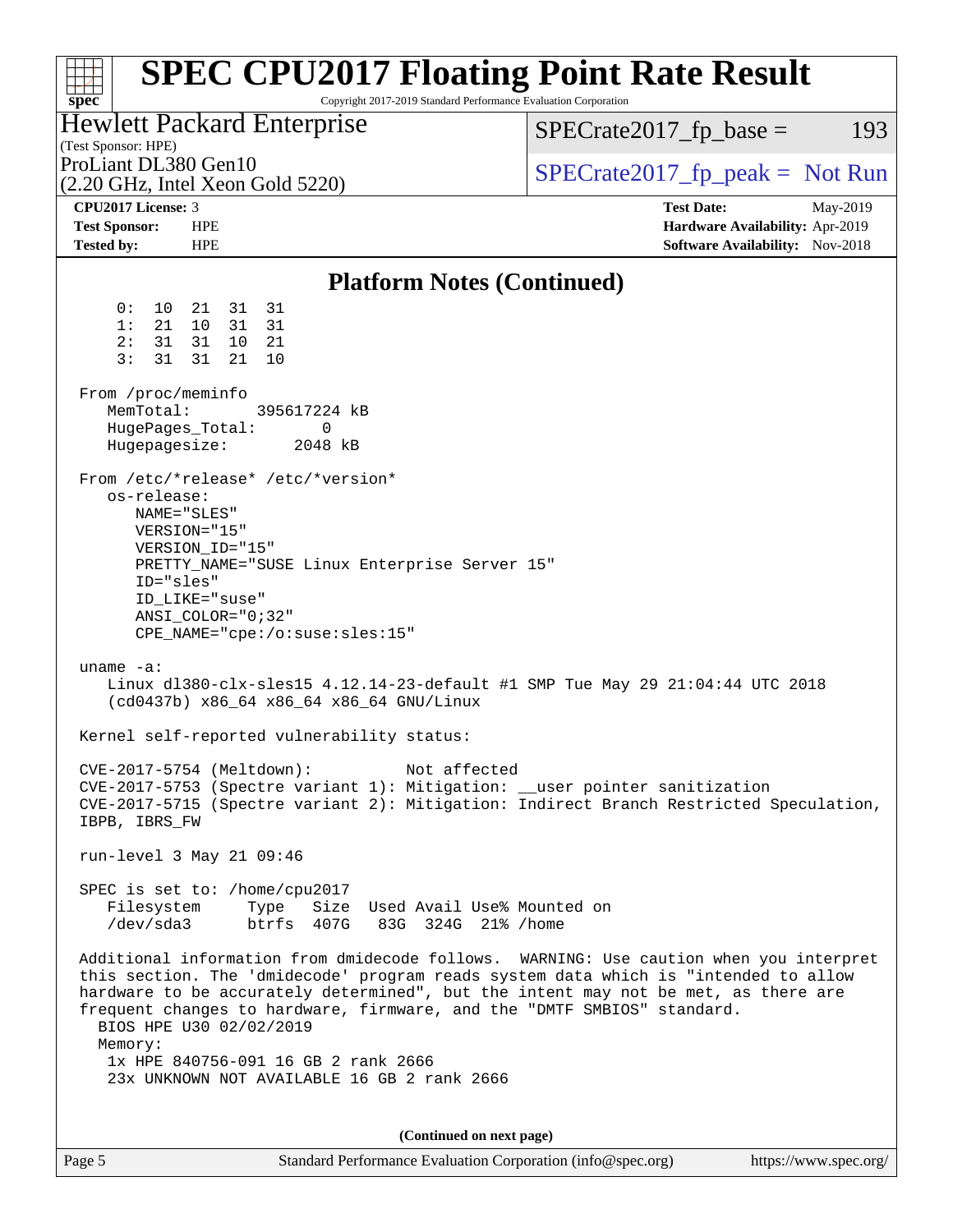Copyright 2017-2019 Standard Performance Evaluation Corporation

### Hewlett Packard Enterprise

(Test Sponsor: HPE)

 $SPECrate2017_fp\_base = 193$ 

(2.20 GHz, Intel Xeon Gold 5220)

ProLiant DL380 Gen10<br>  $(2.20 \text{ GHz} \text{ Intel } \text{Xeon} \text{ Gold } 5220)$   $\qquad \qquad$  [SPECrate2017\\_fp\\_peak =](http://www.spec.org/auto/cpu2017/Docs/result-fields.html#SPECrate2017fppeak) Not Run

**[spec](http://www.spec.org/)**

**[CPU2017 License:](http://www.spec.org/auto/cpu2017/Docs/result-fields.html#CPU2017License)** 3 **[Test Date:](http://www.spec.org/auto/cpu2017/Docs/result-fields.html#TestDate)** May-2019 **[Test Sponsor:](http://www.spec.org/auto/cpu2017/Docs/result-fields.html#TestSponsor)** HPE **[Hardware Availability:](http://www.spec.org/auto/cpu2017/Docs/result-fields.html#HardwareAvailability)** Apr-2019 **[Tested by:](http://www.spec.org/auto/cpu2017/Docs/result-fields.html#Testedby)** HPE **HPE [Software Availability:](http://www.spec.org/auto/cpu2017/Docs/result-fields.html#SoftwareAvailability)** Nov-2018

#### **[Platform Notes \(Continued\)](http://www.spec.org/auto/cpu2017/Docs/result-fields.html#PlatformNotes)**

(End of data from sysinfo program)

#### **[Compiler Version Notes](http://www.spec.org/auto/cpu2017/Docs/result-fields.html#CompilerVersionNotes)**

| Standard Performance Evaluation Corporation (info@spec.org)<br>Page 6                                                                                                                | https://www.spec.org/ |
|--------------------------------------------------------------------------------------------------------------------------------------------------------------------------------------|-----------------------|
| (Continued on next page)                                                                                                                                                             |                       |
|                                                                                                                                                                                      |                       |
| Copyright (C) 1985-2018 Intel Corporation. All rights reserved.                                                                                                                      |                       |
| $Intel(R)$ Fortran Intel(R) 64 Compiler for applications running on Intel(R)<br>64, Version 19.0.1.144 Build 20181018                                                                |                       |
| Copyright (C) 1985-2018 Intel Corporation. All rights reserved.                                                                                                                      |                       |
| Intel(R) C Intel(R) 64 Compiler for applications running on Intel(R) 64,<br>Version 19.0.1.144 Build 20181018                                                                        |                       |
| Intel(R) $C++$ Intel(R) 64 Compiler for applications running on Intel(R) 64,<br>Version 19.0.1.144 Build 20181018<br>Copyright (C) 1985-2018 Intel Corporation. All rights reserved. |                       |
| FC 507.cactuBSSN r(base)                                                                                                                                                             |                       |
|                                                                                                                                                                                      |                       |
| Copyright (C) 1985-2018 Intel Corporation. All rights reserved.                                                                                                                      |                       |
| Intel(R) C Intel(R) 64 Compiler for applications running on Intel(R) 64,<br>Version 19.0.1.144 Build 20181018                                                                        |                       |
| Version 19.0.1.144 Build 20181018<br>Copyright (C) 1985-2018 Intel Corporation. All rights reserved.                                                                                 |                       |
| Intel(R) $C++$ Intel(R) 64 Compiler for applications running on Intel(R) 64,                                                                                                         |                       |
| CC 511.povray_r(base) 526.blender_r(base)                                                                                                                                            |                       |
|                                                                                                                                                                                      |                       |
| Intel(R) $C++$ Intel(R) 64 Compiler for applications running on Intel(R) 64,<br>Version 19.0.1.144 Build 20181018<br>Copyright (C) 1985-2018 Intel Corporation. All rights reserved. |                       |
|                                                                                                                                                                                      |                       |
| CXXC 508.namd_r(base) 510.parest_r(base)                                                                                                                                             |                       |
|                                                                                                                                                                                      |                       |
| Version 19.0.1.144 Build 20181018<br>Copyright (C) 1985-2018 Intel Corporation. All rights reserved.                                                                                 |                       |
| Intel(R) C Intel(R) 64 Compiler for applications running on Intel(R) 64,                                                                                                             |                       |
| =====================================<br>CC 519.1bm_r(base) 538.imagick_r(base) 544.nab_r(base)                                                                                      |                       |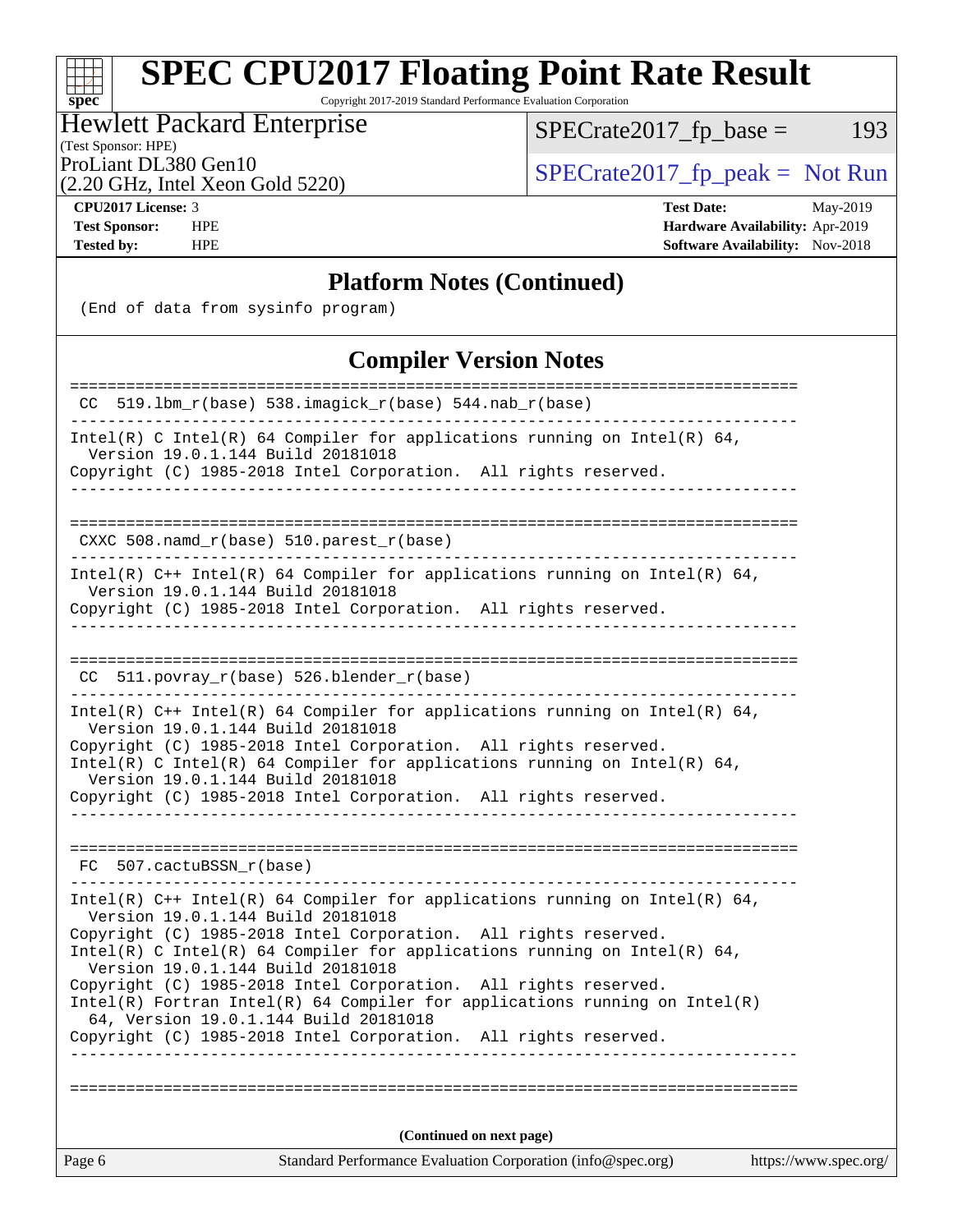#### at t **[spec](http://www.spec.org/)**

# **[SPEC CPU2017 Floating Point Rate Result](http://www.spec.org/auto/cpu2017/Docs/result-fields.html#SPECCPU2017FloatingPointRateResult)**

Copyright 2017-2019 Standard Performance Evaluation Corporation

### Hewlett Packard Enterprise

 $SPECTate2017_fp\_base = 193$ 

(Test Sponsor: HPE)

(2.20 GHz, Intel Xeon Gold 5220)

ProLiant DL380 Gen10<br>  $\begin{array}{r} \text{SPECrate2017\_fp\_peak = Not Run} \\ \text{SPECrate2017\_fp\_peak = Not Run} \end{array}$ 

**[CPU2017 License:](http://www.spec.org/auto/cpu2017/Docs/result-fields.html#CPU2017License)** 3 **[Test Date:](http://www.spec.org/auto/cpu2017/Docs/result-fields.html#TestDate)** May-2019 **[Test Sponsor:](http://www.spec.org/auto/cpu2017/Docs/result-fields.html#TestSponsor)** HPE **[Hardware Availability:](http://www.spec.org/auto/cpu2017/Docs/result-fields.html#HardwareAvailability)** Apr-2019 **[Tested by:](http://www.spec.org/auto/cpu2017/Docs/result-fields.html#Testedby)** HPE **HPE [Software Availability:](http://www.spec.org/auto/cpu2017/Docs/result-fields.html#SoftwareAvailability)** Nov-2018

#### **[Compiler Version Notes \(Continued\)](http://www.spec.org/auto/cpu2017/Docs/result-fields.html#CompilerVersionNotes)**

| FC 503.bwaves $r(base)$ 549.fotonik3d $r(base)$ 554.roms $r(base)$<br>Intel(R) Fortran Intel(R) 64 Compiler for applications running on Intel(R)<br>64, Version 19.0.1.144 Build 20181018<br>Copyright (C) 1985-2018 Intel Corporation. All rights reserved.<br>_______________________________<br>CC $521.$ wrf r(base) 527.cam4 r(base)<br>Intel(R) Fortran Intel(R) 64 Compiler for applications running on Intel(R)<br>64, Version 19.0.1.144 Build 20181018<br>Copyright (C) 1985-2018 Intel Corporation. All rights reserved.<br>Intel(R) C Intel(R) 64 Compiler for applications running on Intel(R) 64,<br>Version 19.0.1.144 Build 20181018<br>Copyright (C) 1985-2018 Intel Corporation. All rights reserved. |  |
|-------------------------------------------------------------------------------------------------------------------------------------------------------------------------------------------------------------------------------------------------------------------------------------------------------------------------------------------------------------------------------------------------------------------------------------------------------------------------------------------------------------------------------------------------------------------------------------------------------------------------------------------------------------------------------------------------------------------------|--|
|                                                                                                                                                                                                                                                                                                                                                                                                                                                                                                                                                                                                                                                                                                                         |  |
|                                                                                                                                                                                                                                                                                                                                                                                                                                                                                                                                                                                                                                                                                                                         |  |
|                                                                                                                                                                                                                                                                                                                                                                                                                                                                                                                                                                                                                                                                                                                         |  |
|                                                                                                                                                                                                                                                                                                                                                                                                                                                                                                                                                                                                                                                                                                                         |  |
|                                                                                                                                                                                                                                                                                                                                                                                                                                                                                                                                                                                                                                                                                                                         |  |
|                                                                                                                                                                                                                                                                                                                                                                                                                                                                                                                                                                                                                                                                                                                         |  |
|                                                                                                                                                                                                                                                                                                                                                                                                                                                                                                                                                                                                                                                                                                                         |  |
|                                                                                                                                                                                                                                                                                                                                                                                                                                                                                                                                                                                                                                                                                                                         |  |
|                                                                                                                                                                                                                                                                                                                                                                                                                                                                                                                                                                                                                                                                                                                         |  |
|                                                                                                                                                                                                                                                                                                                                                                                                                                                                                                                                                                                                                                                                                                                         |  |

**[Base Compiler Invocation](http://www.spec.org/auto/cpu2017/Docs/result-fields.html#BaseCompilerInvocation)**

[C benchmarks](http://www.spec.org/auto/cpu2017/Docs/result-fields.html#Cbenchmarks): [icc -m64 -std=c11](http://www.spec.org/cpu2017/results/res2019q3/cpu2017-20190624-15570.flags.html#user_CCbase_intel_icc_64bit_c11_33ee0cdaae7deeeab2a9725423ba97205ce30f63b9926c2519791662299b76a0318f32ddfffdc46587804de3178b4f9328c46fa7c2b0cd779d7a61945c91cd35)

[C++ benchmarks:](http://www.spec.org/auto/cpu2017/Docs/result-fields.html#CXXbenchmarks) [icpc -m64](http://www.spec.org/cpu2017/results/res2019q3/cpu2017-20190624-15570.flags.html#user_CXXbase_intel_icpc_64bit_4ecb2543ae3f1412ef961e0650ca070fec7b7afdcd6ed48761b84423119d1bf6bdf5cad15b44d48e7256388bc77273b966e5eb805aefd121eb22e9299b2ec9d9)

[Fortran benchmarks](http://www.spec.org/auto/cpu2017/Docs/result-fields.html#Fortranbenchmarks): [ifort -m64](http://www.spec.org/cpu2017/results/res2019q3/cpu2017-20190624-15570.flags.html#user_FCbase_intel_ifort_64bit_24f2bb282fbaeffd6157abe4f878425411749daecae9a33200eee2bee2fe76f3b89351d69a8130dd5949958ce389cf37ff59a95e7a40d588e8d3a57e0c3fd751)

[Benchmarks using both Fortran and C](http://www.spec.org/auto/cpu2017/Docs/result-fields.html#BenchmarksusingbothFortranandC): [ifort -m64](http://www.spec.org/cpu2017/results/res2019q3/cpu2017-20190624-15570.flags.html#user_CC_FCbase_intel_ifort_64bit_24f2bb282fbaeffd6157abe4f878425411749daecae9a33200eee2bee2fe76f3b89351d69a8130dd5949958ce389cf37ff59a95e7a40d588e8d3a57e0c3fd751) [icc -m64 -std=c11](http://www.spec.org/cpu2017/results/res2019q3/cpu2017-20190624-15570.flags.html#user_CC_FCbase_intel_icc_64bit_c11_33ee0cdaae7deeeab2a9725423ba97205ce30f63b9926c2519791662299b76a0318f32ddfffdc46587804de3178b4f9328c46fa7c2b0cd779d7a61945c91cd35)

[Benchmarks using both C and C++](http://www.spec.org/auto/cpu2017/Docs/result-fields.html#BenchmarksusingbothCandCXX): [icpc -m64](http://www.spec.org/cpu2017/results/res2019q3/cpu2017-20190624-15570.flags.html#user_CC_CXXbase_intel_icpc_64bit_4ecb2543ae3f1412ef961e0650ca070fec7b7afdcd6ed48761b84423119d1bf6bdf5cad15b44d48e7256388bc77273b966e5eb805aefd121eb22e9299b2ec9d9) [icc -m64 -std=c11](http://www.spec.org/cpu2017/results/res2019q3/cpu2017-20190624-15570.flags.html#user_CC_CXXbase_intel_icc_64bit_c11_33ee0cdaae7deeeab2a9725423ba97205ce30f63b9926c2519791662299b76a0318f32ddfffdc46587804de3178b4f9328c46fa7c2b0cd779d7a61945c91cd35)

[Benchmarks using Fortran, C, and C++:](http://www.spec.org/auto/cpu2017/Docs/result-fields.html#BenchmarksusingFortranCandCXX) [icpc -m64](http://www.spec.org/cpu2017/results/res2019q3/cpu2017-20190624-15570.flags.html#user_CC_CXX_FCbase_intel_icpc_64bit_4ecb2543ae3f1412ef961e0650ca070fec7b7afdcd6ed48761b84423119d1bf6bdf5cad15b44d48e7256388bc77273b966e5eb805aefd121eb22e9299b2ec9d9) [icc -m64 -std=c11](http://www.spec.org/cpu2017/results/res2019q3/cpu2017-20190624-15570.flags.html#user_CC_CXX_FCbase_intel_icc_64bit_c11_33ee0cdaae7deeeab2a9725423ba97205ce30f63b9926c2519791662299b76a0318f32ddfffdc46587804de3178b4f9328c46fa7c2b0cd779d7a61945c91cd35) [ifort -m64](http://www.spec.org/cpu2017/results/res2019q3/cpu2017-20190624-15570.flags.html#user_CC_CXX_FCbase_intel_ifort_64bit_24f2bb282fbaeffd6157abe4f878425411749daecae9a33200eee2bee2fe76f3b89351d69a8130dd5949958ce389cf37ff59a95e7a40d588e8d3a57e0c3fd751)

## **[Base Portability Flags](http://www.spec.org/auto/cpu2017/Docs/result-fields.html#BasePortabilityFlags)**

 503.bwaves\_r: [-DSPEC\\_LP64](http://www.spec.org/cpu2017/results/res2019q3/cpu2017-20190624-15570.flags.html#suite_basePORTABILITY503_bwaves_r_DSPEC_LP64) 507.cactuBSSN\_r: [-DSPEC\\_LP64](http://www.spec.org/cpu2017/results/res2019q3/cpu2017-20190624-15570.flags.html#suite_basePORTABILITY507_cactuBSSN_r_DSPEC_LP64) 508.namd\_r: [-DSPEC\\_LP64](http://www.spec.org/cpu2017/results/res2019q3/cpu2017-20190624-15570.flags.html#suite_basePORTABILITY508_namd_r_DSPEC_LP64)

**(Continued on next page)**

Page 7 Standard Performance Evaluation Corporation [\(info@spec.org\)](mailto:info@spec.org) <https://www.spec.org/>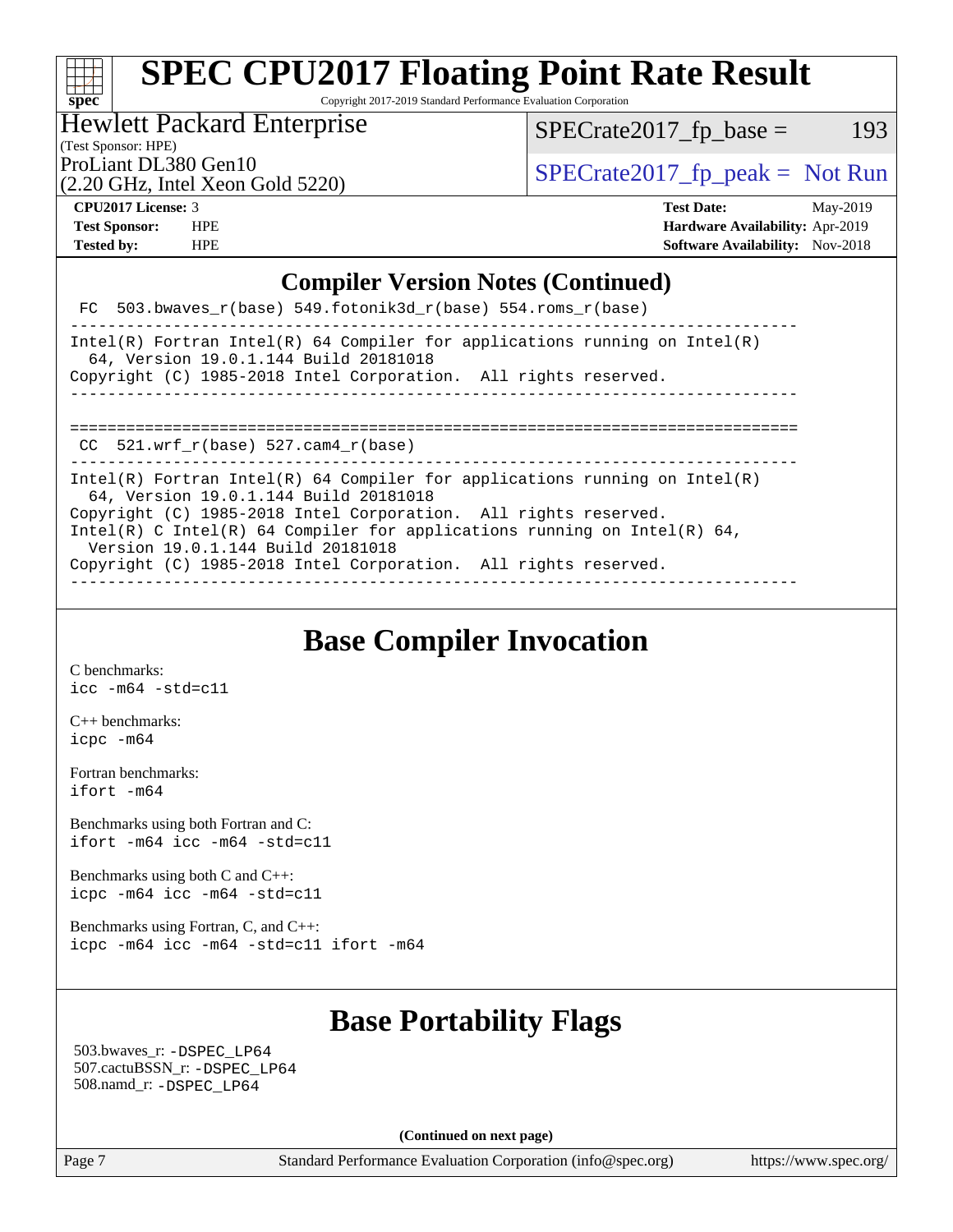# **[spec](http://www.spec.org/)**

# **[SPEC CPU2017 Floating Point Rate Result](http://www.spec.org/auto/cpu2017/Docs/result-fields.html#SPECCPU2017FloatingPointRateResult)**

Copyright 2017-2019 Standard Performance Evaluation Corporation

#### Hewlett Packard Enterprise

(2.20 GHz, Intel Xeon Gold 5220)

 $SPECTate2017<sub>fr</sub> base = 193$ 

(Test Sponsor: HPE)

ProLiant DL380 Gen10  $SPECrate2017$ \_fp\_peak = Not Run

**[CPU2017 License:](http://www.spec.org/auto/cpu2017/Docs/result-fields.html#CPU2017License)** 3 **[Test Date:](http://www.spec.org/auto/cpu2017/Docs/result-fields.html#TestDate)** May-2019 **[Test Sponsor:](http://www.spec.org/auto/cpu2017/Docs/result-fields.html#TestSponsor)** HPE **[Hardware Availability:](http://www.spec.org/auto/cpu2017/Docs/result-fields.html#HardwareAvailability)** Apr-2019 **[Tested by:](http://www.spec.org/auto/cpu2017/Docs/result-fields.html#Testedby)** HPE **[Software Availability:](http://www.spec.org/auto/cpu2017/Docs/result-fields.html#SoftwareAvailability)** Nov-2018

## **[Base Portability Flags \(Continued\)](http://www.spec.org/auto/cpu2017/Docs/result-fields.html#BasePortabilityFlags)**

 510.parest\_r: [-DSPEC\\_LP64](http://www.spec.org/cpu2017/results/res2019q3/cpu2017-20190624-15570.flags.html#suite_basePORTABILITY510_parest_r_DSPEC_LP64) 511.povray\_r: [-DSPEC\\_LP64](http://www.spec.org/cpu2017/results/res2019q3/cpu2017-20190624-15570.flags.html#suite_basePORTABILITY511_povray_r_DSPEC_LP64) 519.lbm\_r: [-DSPEC\\_LP64](http://www.spec.org/cpu2017/results/res2019q3/cpu2017-20190624-15570.flags.html#suite_basePORTABILITY519_lbm_r_DSPEC_LP64) 521.wrf\_r: [-DSPEC\\_LP64](http://www.spec.org/cpu2017/results/res2019q3/cpu2017-20190624-15570.flags.html#suite_basePORTABILITY521_wrf_r_DSPEC_LP64) [-DSPEC\\_CASE\\_FLAG](http://www.spec.org/cpu2017/results/res2019q3/cpu2017-20190624-15570.flags.html#b521.wrf_r_baseCPORTABILITY_DSPEC_CASE_FLAG) [-convert big\\_endian](http://www.spec.org/cpu2017/results/res2019q3/cpu2017-20190624-15570.flags.html#user_baseFPORTABILITY521_wrf_r_convert_big_endian_c3194028bc08c63ac5d04de18c48ce6d347e4e562e8892b8bdbdc0214820426deb8554edfa529a3fb25a586e65a3d812c835984020483e7e73212c4d31a38223) 526.blender\_r: [-DSPEC\\_LP64](http://www.spec.org/cpu2017/results/res2019q3/cpu2017-20190624-15570.flags.html#suite_basePORTABILITY526_blender_r_DSPEC_LP64) [-DSPEC\\_LINUX](http://www.spec.org/cpu2017/results/res2019q3/cpu2017-20190624-15570.flags.html#b526.blender_r_baseCPORTABILITY_DSPEC_LINUX) [-funsigned-char](http://www.spec.org/cpu2017/results/res2019q3/cpu2017-20190624-15570.flags.html#user_baseCPORTABILITY526_blender_r_force_uchar_40c60f00ab013830e2dd6774aeded3ff59883ba5a1fc5fc14077f794d777847726e2a5858cbc7672e36e1b067e7e5c1d9a74f7176df07886a243d7cc18edfe67) 527.cam4\_r: [-DSPEC\\_LP64](http://www.spec.org/cpu2017/results/res2019q3/cpu2017-20190624-15570.flags.html#suite_basePORTABILITY527_cam4_r_DSPEC_LP64) [-DSPEC\\_CASE\\_FLAG](http://www.spec.org/cpu2017/results/res2019q3/cpu2017-20190624-15570.flags.html#b527.cam4_r_baseCPORTABILITY_DSPEC_CASE_FLAG) 538.imagick\_r: [-DSPEC\\_LP64](http://www.spec.org/cpu2017/results/res2019q3/cpu2017-20190624-15570.flags.html#suite_basePORTABILITY538_imagick_r_DSPEC_LP64) 544.nab\_r: [-DSPEC\\_LP64](http://www.spec.org/cpu2017/results/res2019q3/cpu2017-20190624-15570.flags.html#suite_basePORTABILITY544_nab_r_DSPEC_LP64) 549.fotonik3d\_r: [-DSPEC\\_LP64](http://www.spec.org/cpu2017/results/res2019q3/cpu2017-20190624-15570.flags.html#suite_basePORTABILITY549_fotonik3d_r_DSPEC_LP64) 554.roms\_r: [-DSPEC\\_LP64](http://www.spec.org/cpu2017/results/res2019q3/cpu2017-20190624-15570.flags.html#suite_basePORTABILITY554_roms_r_DSPEC_LP64)

## **[Base Optimization Flags](http://www.spec.org/auto/cpu2017/Docs/result-fields.html#BaseOptimizationFlags)**

[C benchmarks](http://www.spec.org/auto/cpu2017/Docs/result-fields.html#Cbenchmarks):

[-xCORE-AVX2](http://www.spec.org/cpu2017/results/res2019q3/cpu2017-20190624-15570.flags.html#user_CCbase_f-xCORE-AVX2) [-ipo](http://www.spec.org/cpu2017/results/res2019q3/cpu2017-20190624-15570.flags.html#user_CCbase_f-ipo) [-O3](http://www.spec.org/cpu2017/results/res2019q3/cpu2017-20190624-15570.flags.html#user_CCbase_f-O3) [-no-prec-div](http://www.spec.org/cpu2017/results/res2019q3/cpu2017-20190624-15570.flags.html#user_CCbase_f-no-prec-div) [-qopt-prefetch](http://www.spec.org/cpu2017/results/res2019q3/cpu2017-20190624-15570.flags.html#user_CCbase_f-qopt-prefetch) [-ffinite-math-only](http://www.spec.org/cpu2017/results/res2019q3/cpu2017-20190624-15570.flags.html#user_CCbase_f_finite_math_only_cb91587bd2077682c4b38af759c288ed7c732db004271a9512da14a4f8007909a5f1427ecbf1a0fb78ff2a814402c6114ac565ca162485bbcae155b5e4258871) [-qopt-mem-layout-trans=4](http://www.spec.org/cpu2017/results/res2019q3/cpu2017-20190624-15570.flags.html#user_CCbase_f-qopt-mem-layout-trans_fa39e755916c150a61361b7846f310bcdf6f04e385ef281cadf3647acec3f0ae266d1a1d22d972a7087a248fd4e6ca390a3634700869573d231a252c784941a8) [C++ benchmarks:](http://www.spec.org/auto/cpu2017/Docs/result-fields.html#CXXbenchmarks) [-xCORE-AVX2](http://www.spec.org/cpu2017/results/res2019q3/cpu2017-20190624-15570.flags.html#user_CXXbase_f-xCORE-AVX2) [-ipo](http://www.spec.org/cpu2017/results/res2019q3/cpu2017-20190624-15570.flags.html#user_CXXbase_f-ipo) [-O3](http://www.spec.org/cpu2017/results/res2019q3/cpu2017-20190624-15570.flags.html#user_CXXbase_f-O3) [-no-prec-div](http://www.spec.org/cpu2017/results/res2019q3/cpu2017-20190624-15570.flags.html#user_CXXbase_f-no-prec-div) [-qopt-prefetch](http://www.spec.org/cpu2017/results/res2019q3/cpu2017-20190624-15570.flags.html#user_CXXbase_f-qopt-prefetch) [-ffinite-math-only](http://www.spec.org/cpu2017/results/res2019q3/cpu2017-20190624-15570.flags.html#user_CXXbase_f_finite_math_only_cb91587bd2077682c4b38af759c288ed7c732db004271a9512da14a4f8007909a5f1427ecbf1a0fb78ff2a814402c6114ac565ca162485bbcae155b5e4258871) [-qopt-mem-layout-trans=4](http://www.spec.org/cpu2017/results/res2019q3/cpu2017-20190624-15570.flags.html#user_CXXbase_f-qopt-mem-layout-trans_fa39e755916c150a61361b7846f310bcdf6f04e385ef281cadf3647acec3f0ae266d1a1d22d972a7087a248fd4e6ca390a3634700869573d231a252c784941a8) [Fortran benchmarks](http://www.spec.org/auto/cpu2017/Docs/result-fields.html#Fortranbenchmarks): [-xCORE-AVX2](http://www.spec.org/cpu2017/results/res2019q3/cpu2017-20190624-15570.flags.html#user_FCbase_f-xCORE-AVX2) [-ipo](http://www.spec.org/cpu2017/results/res2019q3/cpu2017-20190624-15570.flags.html#user_FCbase_f-ipo) [-O3](http://www.spec.org/cpu2017/results/res2019q3/cpu2017-20190624-15570.flags.html#user_FCbase_f-O3) [-no-prec-div](http://www.spec.org/cpu2017/results/res2019q3/cpu2017-20190624-15570.flags.html#user_FCbase_f-no-prec-div) [-qopt-prefetch](http://www.spec.org/cpu2017/results/res2019q3/cpu2017-20190624-15570.flags.html#user_FCbase_f-qopt-prefetch) [-ffinite-math-only](http://www.spec.org/cpu2017/results/res2019q3/cpu2017-20190624-15570.flags.html#user_FCbase_f_finite_math_only_cb91587bd2077682c4b38af759c288ed7c732db004271a9512da14a4f8007909a5f1427ecbf1a0fb78ff2a814402c6114ac565ca162485bbcae155b5e4258871) [-qopt-mem-layout-trans=4](http://www.spec.org/cpu2017/results/res2019q3/cpu2017-20190624-15570.flags.html#user_FCbase_f-qopt-mem-layout-trans_fa39e755916c150a61361b7846f310bcdf6f04e385ef281cadf3647acec3f0ae266d1a1d22d972a7087a248fd4e6ca390a3634700869573d231a252c784941a8) [-auto](http://www.spec.org/cpu2017/results/res2019q3/cpu2017-20190624-15570.flags.html#user_FCbase_f-auto) [-nostandard-realloc-lhs](http://www.spec.org/cpu2017/results/res2019q3/cpu2017-20190624-15570.flags.html#user_FCbase_f_2003_std_realloc_82b4557e90729c0f113870c07e44d33d6f5a304b4f63d4c15d2d0f1fab99f5daaed73bdb9275d9ae411527f28b936061aa8b9c8f2d63842963b95c9dd6426b8a) [-align array32byte](http://www.spec.org/cpu2017/results/res2019q3/cpu2017-20190624-15570.flags.html#user_FCbase_align_array32byte_b982fe038af199962ba9a80c053b8342c548c85b40b8e86eb3cc33dee0d7986a4af373ac2d51c3f7cf710a18d62fdce2948f201cd044323541f22fc0fffc51b6) [Benchmarks using both Fortran and C](http://www.spec.org/auto/cpu2017/Docs/result-fields.html#BenchmarksusingbothFortranandC): [-xCORE-AVX2](http://www.spec.org/cpu2017/results/res2019q3/cpu2017-20190624-15570.flags.html#user_CC_FCbase_f-xCORE-AVX2) [-ipo](http://www.spec.org/cpu2017/results/res2019q3/cpu2017-20190624-15570.flags.html#user_CC_FCbase_f-ipo) [-O3](http://www.spec.org/cpu2017/results/res2019q3/cpu2017-20190624-15570.flags.html#user_CC_FCbase_f-O3) [-no-prec-div](http://www.spec.org/cpu2017/results/res2019q3/cpu2017-20190624-15570.flags.html#user_CC_FCbase_f-no-prec-div) [-qopt-prefetch](http://www.spec.org/cpu2017/results/res2019q3/cpu2017-20190624-15570.flags.html#user_CC_FCbase_f-qopt-prefetch) [-ffinite-math-only](http://www.spec.org/cpu2017/results/res2019q3/cpu2017-20190624-15570.flags.html#user_CC_FCbase_f_finite_math_only_cb91587bd2077682c4b38af759c288ed7c732db004271a9512da14a4f8007909a5f1427ecbf1a0fb78ff2a814402c6114ac565ca162485bbcae155b5e4258871) [-qopt-mem-layout-trans=4](http://www.spec.org/cpu2017/results/res2019q3/cpu2017-20190624-15570.flags.html#user_CC_FCbase_f-qopt-mem-layout-trans_fa39e755916c150a61361b7846f310bcdf6f04e385ef281cadf3647acec3f0ae266d1a1d22d972a7087a248fd4e6ca390a3634700869573d231a252c784941a8) [-auto](http://www.spec.org/cpu2017/results/res2019q3/cpu2017-20190624-15570.flags.html#user_CC_FCbase_f-auto) [-nostandard-realloc-lhs](http://www.spec.org/cpu2017/results/res2019q3/cpu2017-20190624-15570.flags.html#user_CC_FCbase_f_2003_std_realloc_82b4557e90729c0f113870c07e44d33d6f5a304b4f63d4c15d2d0f1fab99f5daaed73bdb9275d9ae411527f28b936061aa8b9c8f2d63842963b95c9dd6426b8a) [-align array32byte](http://www.spec.org/cpu2017/results/res2019q3/cpu2017-20190624-15570.flags.html#user_CC_FCbase_align_array32byte_b982fe038af199962ba9a80c053b8342c548c85b40b8e86eb3cc33dee0d7986a4af373ac2d51c3f7cf710a18d62fdce2948f201cd044323541f22fc0fffc51b6) [Benchmarks using both C and C++](http://www.spec.org/auto/cpu2017/Docs/result-fields.html#BenchmarksusingbothCandCXX): [-xCORE-AVX2](http://www.spec.org/cpu2017/results/res2019q3/cpu2017-20190624-15570.flags.html#user_CC_CXXbase_f-xCORE-AVX2) [-ipo](http://www.spec.org/cpu2017/results/res2019q3/cpu2017-20190624-15570.flags.html#user_CC_CXXbase_f-ipo) [-O3](http://www.spec.org/cpu2017/results/res2019q3/cpu2017-20190624-15570.flags.html#user_CC_CXXbase_f-O3) [-no-prec-div](http://www.spec.org/cpu2017/results/res2019q3/cpu2017-20190624-15570.flags.html#user_CC_CXXbase_f-no-prec-div) [-qopt-prefetch](http://www.spec.org/cpu2017/results/res2019q3/cpu2017-20190624-15570.flags.html#user_CC_CXXbase_f-qopt-prefetch) [-ffinite-math-only](http://www.spec.org/cpu2017/results/res2019q3/cpu2017-20190624-15570.flags.html#user_CC_CXXbase_f_finite_math_only_cb91587bd2077682c4b38af759c288ed7c732db004271a9512da14a4f8007909a5f1427ecbf1a0fb78ff2a814402c6114ac565ca162485bbcae155b5e4258871) [-qopt-mem-layout-trans=4](http://www.spec.org/cpu2017/results/res2019q3/cpu2017-20190624-15570.flags.html#user_CC_CXXbase_f-qopt-mem-layout-trans_fa39e755916c150a61361b7846f310bcdf6f04e385ef281cadf3647acec3f0ae266d1a1d22d972a7087a248fd4e6ca390a3634700869573d231a252c784941a8) [Benchmarks using Fortran, C, and C++:](http://www.spec.org/auto/cpu2017/Docs/result-fields.html#BenchmarksusingFortranCandCXX) [-xCORE-AVX2](http://www.spec.org/cpu2017/results/res2019q3/cpu2017-20190624-15570.flags.html#user_CC_CXX_FCbase_f-xCORE-AVX2) [-ipo](http://www.spec.org/cpu2017/results/res2019q3/cpu2017-20190624-15570.flags.html#user_CC_CXX_FCbase_f-ipo) [-O3](http://www.spec.org/cpu2017/results/res2019q3/cpu2017-20190624-15570.flags.html#user_CC_CXX_FCbase_f-O3) [-no-prec-div](http://www.spec.org/cpu2017/results/res2019q3/cpu2017-20190624-15570.flags.html#user_CC_CXX_FCbase_f-no-prec-div) [-qopt-prefetch](http://www.spec.org/cpu2017/results/res2019q3/cpu2017-20190624-15570.flags.html#user_CC_CXX_FCbase_f-qopt-prefetch) [-ffinite-math-only](http://www.spec.org/cpu2017/results/res2019q3/cpu2017-20190624-15570.flags.html#user_CC_CXX_FCbase_f_finite_math_only_cb91587bd2077682c4b38af759c288ed7c732db004271a9512da14a4f8007909a5f1427ecbf1a0fb78ff2a814402c6114ac565ca162485bbcae155b5e4258871) [-qopt-mem-layout-trans=4](http://www.spec.org/cpu2017/results/res2019q3/cpu2017-20190624-15570.flags.html#user_CC_CXX_FCbase_f-qopt-mem-layout-trans_fa39e755916c150a61361b7846f310bcdf6f04e385ef281cadf3647acec3f0ae266d1a1d22d972a7087a248fd4e6ca390a3634700869573d231a252c784941a8) [-auto](http://www.spec.org/cpu2017/results/res2019q3/cpu2017-20190624-15570.flags.html#user_CC_CXX_FCbase_f-auto) [-nostandard-realloc-lhs](http://www.spec.org/cpu2017/results/res2019q3/cpu2017-20190624-15570.flags.html#user_CC_CXX_FCbase_f_2003_std_realloc_82b4557e90729c0f113870c07e44d33d6f5a304b4f63d4c15d2d0f1fab99f5daaed73bdb9275d9ae411527f28b936061aa8b9c8f2d63842963b95c9dd6426b8a) [-align array32byte](http://www.spec.org/cpu2017/results/res2019q3/cpu2017-20190624-15570.flags.html#user_CC_CXX_FCbase_align_array32byte_b982fe038af199962ba9a80c053b8342c548c85b40b8e86eb3cc33dee0d7986a4af373ac2d51c3f7cf710a18d62fdce2948f201cd044323541f22fc0fffc51b6) The flags files that were used to format this result can be browsed at <http://www.spec.org/cpu2017/flags/Intel-ic18.0-official-linux64.2019-04-02.html> <http://www.spec.org/cpu2017/flags/HPE-Platform-Flags-Intel-V1.2-CLX-revB.html>